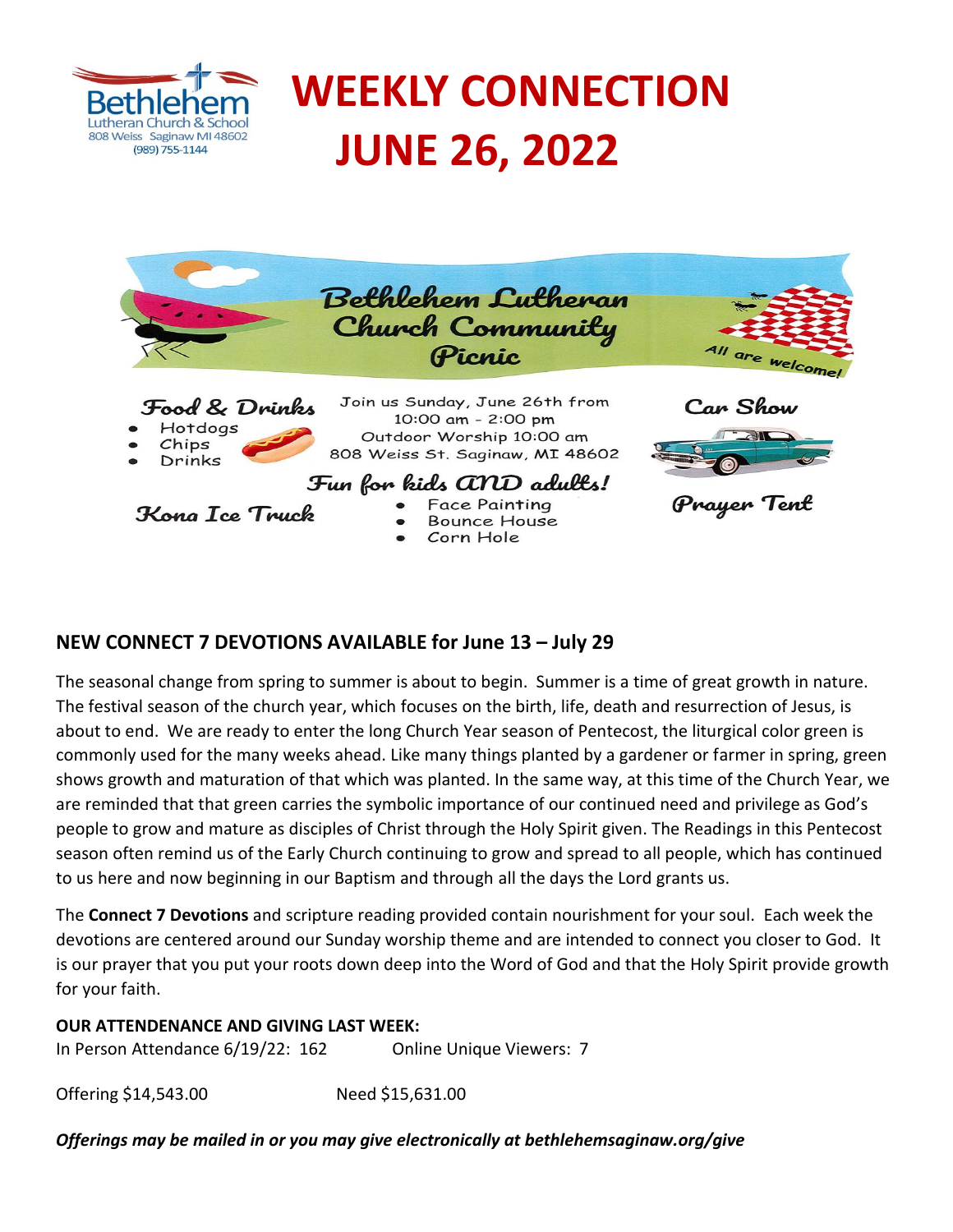#### **BETHLEHEM LUTHERAN CHURCH COMMUNITY PICNIC REMINDER: COMBINED SERVICE**

Please join us on **Sunday, June 26th at 10 am**! **PLEASE NOTE THIS IS THE ONLY SERVICE ON 6/26**. Bethlehem will be hosting an **outdoor worship service** in our Weiss Street parking lot. The Bethlehem family is encouraged to invite friends, neighbors, and extended family to participate. Following worship the festivities will continue with food, games, activities, and fun. Please see the attached flyer; we have some fun activities planned, including inflatables, face painting, corn hole, and even a car show! We plan to enjoy each other's company until 2 pm. In the event of inclement weather, we will move our worship service and picnic indoors.

**COMBINED WORSHIP SERVICE FOR SUNDAY, JULY 3:** Due to the holiday weekend, we will offer **one worship service** on **Sunday, July 3 at 10:00 a.m.**

**DRIVE UP COMMUNION** will be held **Wednesday, July 6**, from 4 pm to 5 pm. Because not everyone is comfortable attending in person church and taking the Lord's Supper, the Board of Elders has approved a safe procedure for reception of the Lord's Supper by Drive-up Communion. Families will be able to individually receive the Lord's Supper in their cars. Every effort has been made to provide Communion that is safe, sanitized and maintains social distancing.

#### **PRAYER FOCUS**

**SPECIAL PRAYERS:** Daniel Miller, Andrew Wendt, Fred Bauer, Gail LeClair, Herb Berlin, Michelle Miller, Ginny Bergant, Ken Willman, Michelle Dingman, Barry Wittig, Marge (Younk) Kriewall, Grace Korte

#### **CARING FOR OTHERS**

**PANTRY NEEDS** are canned fruit, canned beans, peanut butter, pasta sauce, vegetable and vegetable beef soups and boxed potatoes. Items can be dropped off at the office. Thank you for your support!

**OUR NEXT FOOD PANTRY** is **Tuesday, July 19 from 10-11am**. We are doing a drive through distribution. People can line up in their cars along the church sidewalk in the Weiss lot next to the church. The line will start at the church entrance. If you are interested in volunteering, please contact Trevor in the church office at 989-755- 1144 x108.

#### **SUPPORT FOR UKRAINE**

The LCMS Office of International Mission is currently working with five partner churches to help refugees from this conflict. To support the people of Ukraine, please pray for them. If you desire to contribute to their needs, there are three ways to **donate**: Text LCMSUKRAINE to 41-444; [Give](https://r20.rs6.net/tn.jsp?f=001MHieTDEs7GNsL976motrFfaJCB54M2FUhMqUXVmPmfs-FobfXbEKf5b2Z4Z5-p9qn7NNo1cItDTgQd10xmWQwkYKVlmcd0xnWnHnJQd0C7NfNqm-59ftSXHSjirPmEgfWRqR7P3l1d6WsBOHAcGmPWIK7BpNeMFu&c=o1VFUliifCm4IGFpkfcLpI2zYDHJVbGNqZfkvDab4eA9Ck8u9RK-EQ==&ch=h6ADNXOyGHcMdDAo2d5lDmI470IADHEtkrC4Gs_-q_9cxTMobhHT4w==) [online;](https://r20.rs6.net/tn.jsp?f=001MHieTDEs7GNsL976motrFfaJCB54M2FUhMqUXVmPmfs-FobfXbEKf5b2Z4Z5-p9qn7NNo1cItDTgQd10xmWQwkYKVlmcd0xnWnHnJQd0C7NfNqm-59ftSXHSjirPmEgfWRqR7P3l1d6WsBOHAcGmPWIK7BpNeMFu&c=o1VFUliifCm4IGFpkfcLpI2zYDHJVbGNqZfkvDab4eA9Ck8u9RK-EQ==&ch=h6ADNXOyGHcMdDAo2d5lDmI470IADHEtkrC4Gs_-q_9cxTMobhHT4w==) or call 888.930.4438

**ORPHAN GRAIN TRAIN BARREL:** Bethlehem continues collecting infant supplies, (diapers, clothing, stuffed toys); medical equipment, (bed & bath linens, walkers, wheelchairs); hygiene supplies (toothbrushes, sanitary items for women, bar soap, combs), and more for Orphan Grain Train Ministry. A more detailed wish list can be found at [OGT-Wish-List.pdf](https://www.ogt.org/wp-content/uploads/2021/07/OGT-Wish-List.pdf) or can be viewed in the narthex. We thank you in advance for your donations.

**JUNE NOISY OFFERING:** will go towards our LCMS - MI District Ministry Fund. Our district supports a wide variety of ministries including church planting, blind & deaf ministries, prison ministry, and many more! To view a full list visit **<https://michigandistrict.org/ministries/>**